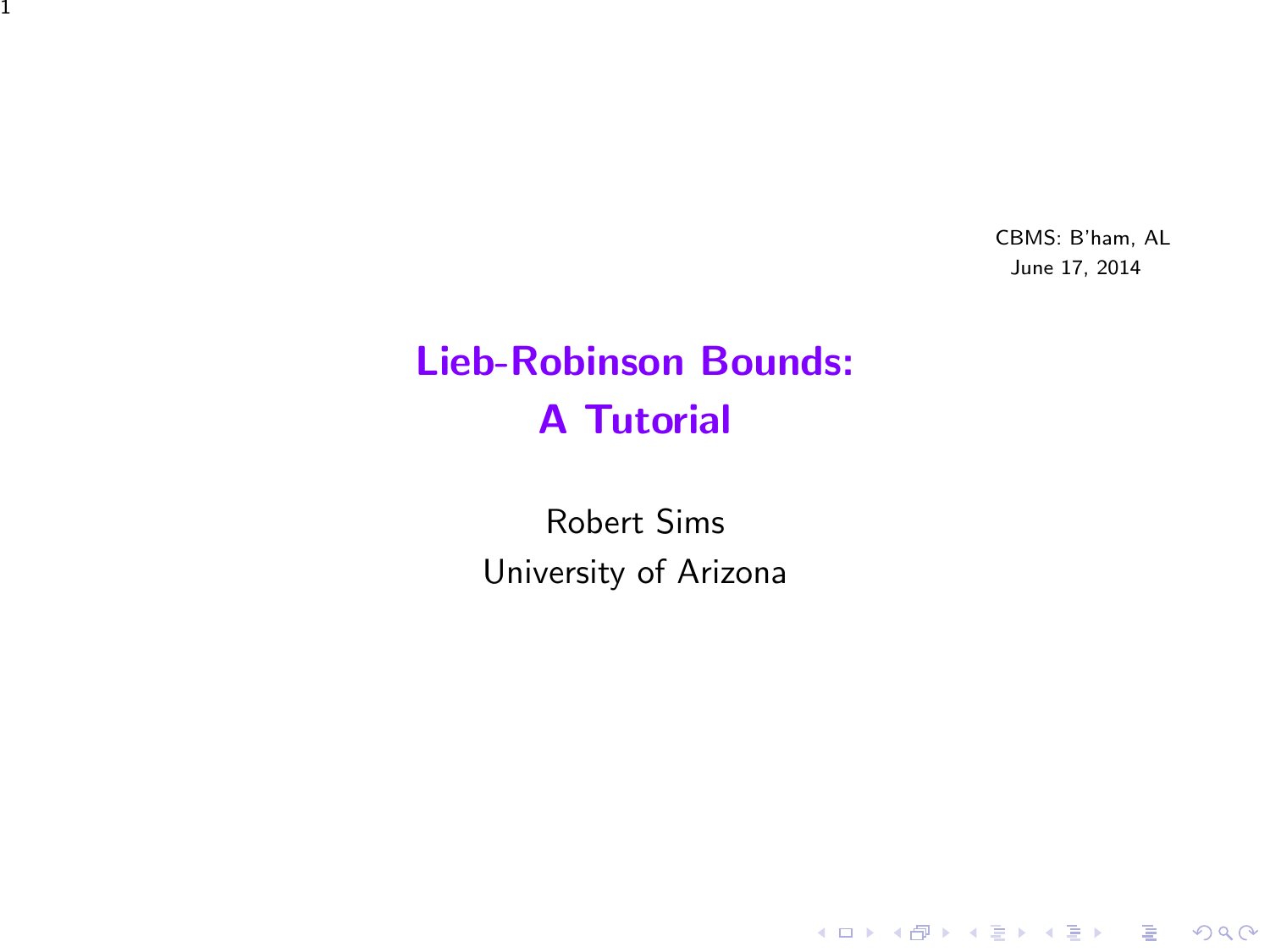## Quantum Spin Systems

We consider quantum spin systems defined over a countable set Γ.

In many examples,  $\Gamma = \mathbb{Z}^{\nu}$  with  $\nu \geq 1$  (or some finite subset thereof), but this is not necessary.

To each  $x \in \Gamma$ , associate a single site Hilbert space,  $\mathcal{H}_x = \mathbb{C}^{n_x}$ with  $n_x > 2$ .

To each finite  $Λ ⊂ Γ$ , associate the Hilbert space of states in Λ:

$$
\mathcal{H}_{\mathsf{\Lambda}}=\bigotimes_{\mathsf{x}\in \mathsf{\Lambda}}\mathcal{H}_\mathsf{x}
$$

and an algebra of observables in Λ:

$$
\mathcal{A}_{\Lambda}=\mathcal{B}(\mathcal{H}_{\Lambda})
$$

<span id="page-1-0"></span>As  $H_\Lambda$  $H_\Lambda$  have finite dim., t[he](#page-0-0)s[e](#page-2-0)  $A_\Lambda$  are just the [ma](#page-2-0)[t](#page-0-0)[ric](#page-1-0)e[s o](#page-0-0)[ve](#page-23-0)[r](#page-0-0)  $H_\Lambda$ .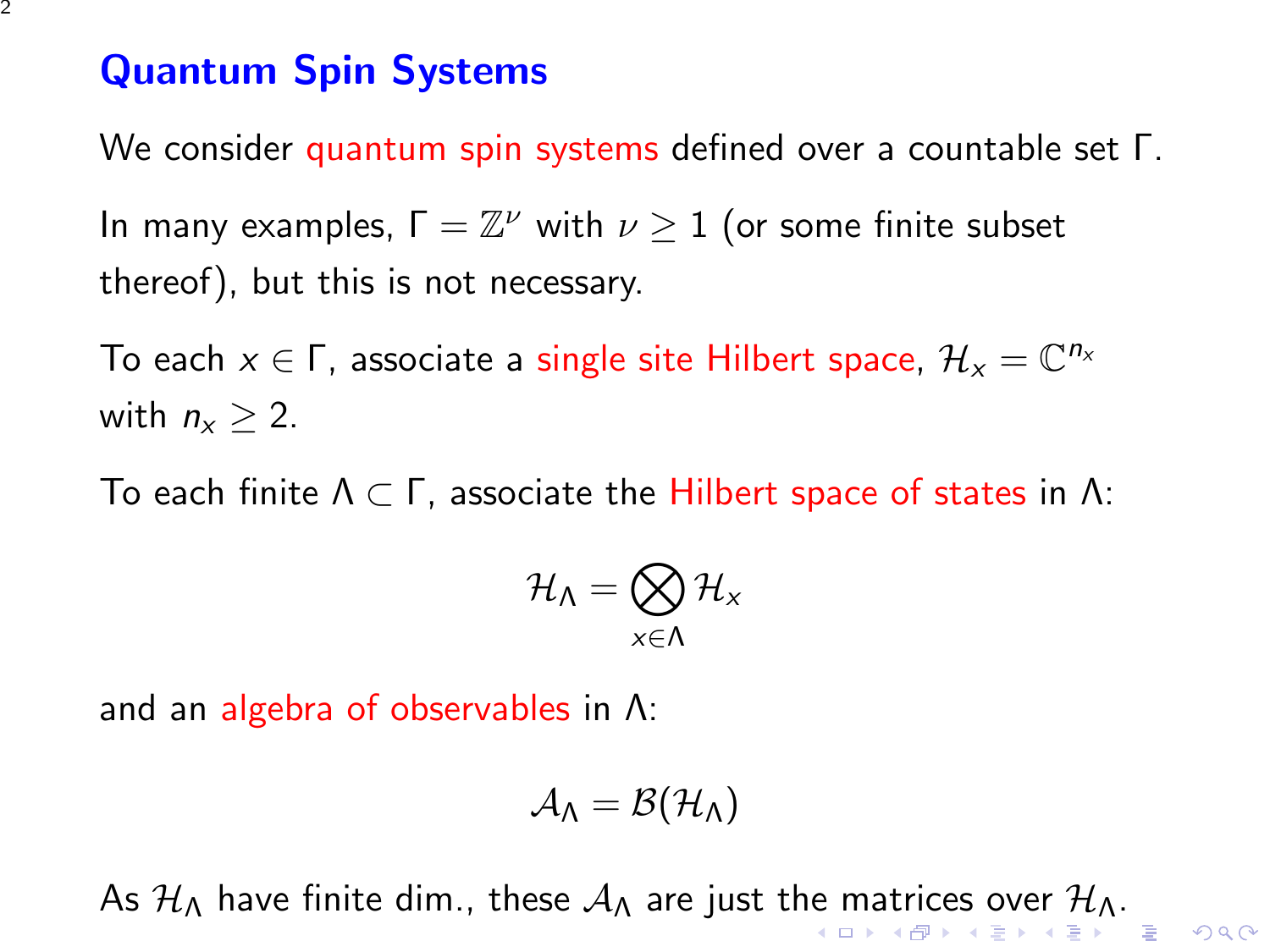### Observables and Support

For finite  $\Lambda_0 \subset \Lambda \subset \Gamma$ ,  $\mathcal{A}_{\Lambda_0} \subset \mathcal{A}_{\Lambda}$  in the sense that each  $A \in \mathcal{A}_{\Lambda_0}$ can be associated to  $\tilde{A} = A \otimes \mathbb{1}_{\Lambda \setminus \Lambda_0} \in \mathcal{A}_{\Lambda}$ .

We say that  $A \in \mathcal{A}_\Lambda$  is supported on  $X \subset \Lambda$  if A can be written as  $A = \tilde{A} \otimes \mathbb{1}_{\Lambda \setminus X}$  for some  $\tilde{A} \in \mathcal{A}_X$ . The mimimal such set X is called the support of A; denoted by  $supp(A)$ .

Note that spatially disjoint observables commute, i.e., if  $A \in \mathcal{A}_X$ and  $B \in A_Y$  and  $X \cap Y = \emptyset$ , then

$$
[A,B]=0
$$

<span id="page-2-0"></span>where, with some abuse of notation, we are regarding  $A$  and  $B$  as observables in some  $A_\Lambda$  for Λ with  $X \cup Y \subset \Lambda$ .

4 D > 4 P + 4 B + 4 B + B + 9 Q O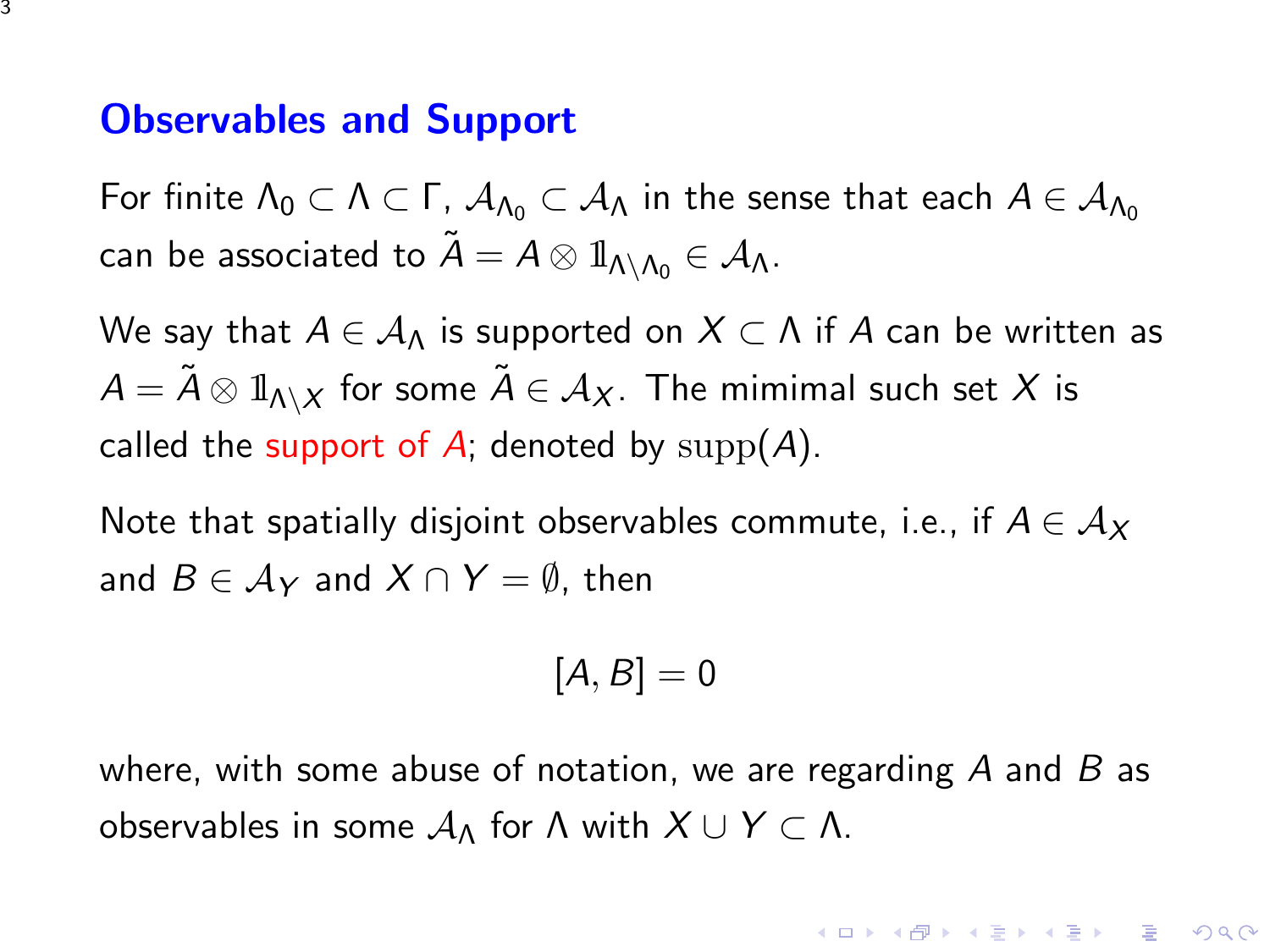## **Models**

A model is defined through an interaction, i.e., a mapping Φ from the set of finite subsets of Γ to the local observable algebra with:  $\Phi(X)^* = \Phi(X) \in \mathcal{A}_X$  for each finite  $X \subset \mathsf{\Gamma}.$ 

Given an interaction, one can define local Hamiltonians i.e., for any finite Λ ⊂ Γ set

$$
H_{\Lambda}=\sum_{X\subset\Lambda}\Phi(X)
$$

and (using the spectral theorem) the corresponding Heisenberg dynamics, i.e.,

$$
\tau_t^{\Lambda}(A) = e^{itH_{\Lambda}} A e^{-itH_{\Lambda}} \quad \text{for any } A \in \mathcal{A}_{\Lambda}.
$$

**KORK ERKER ADE YOUR**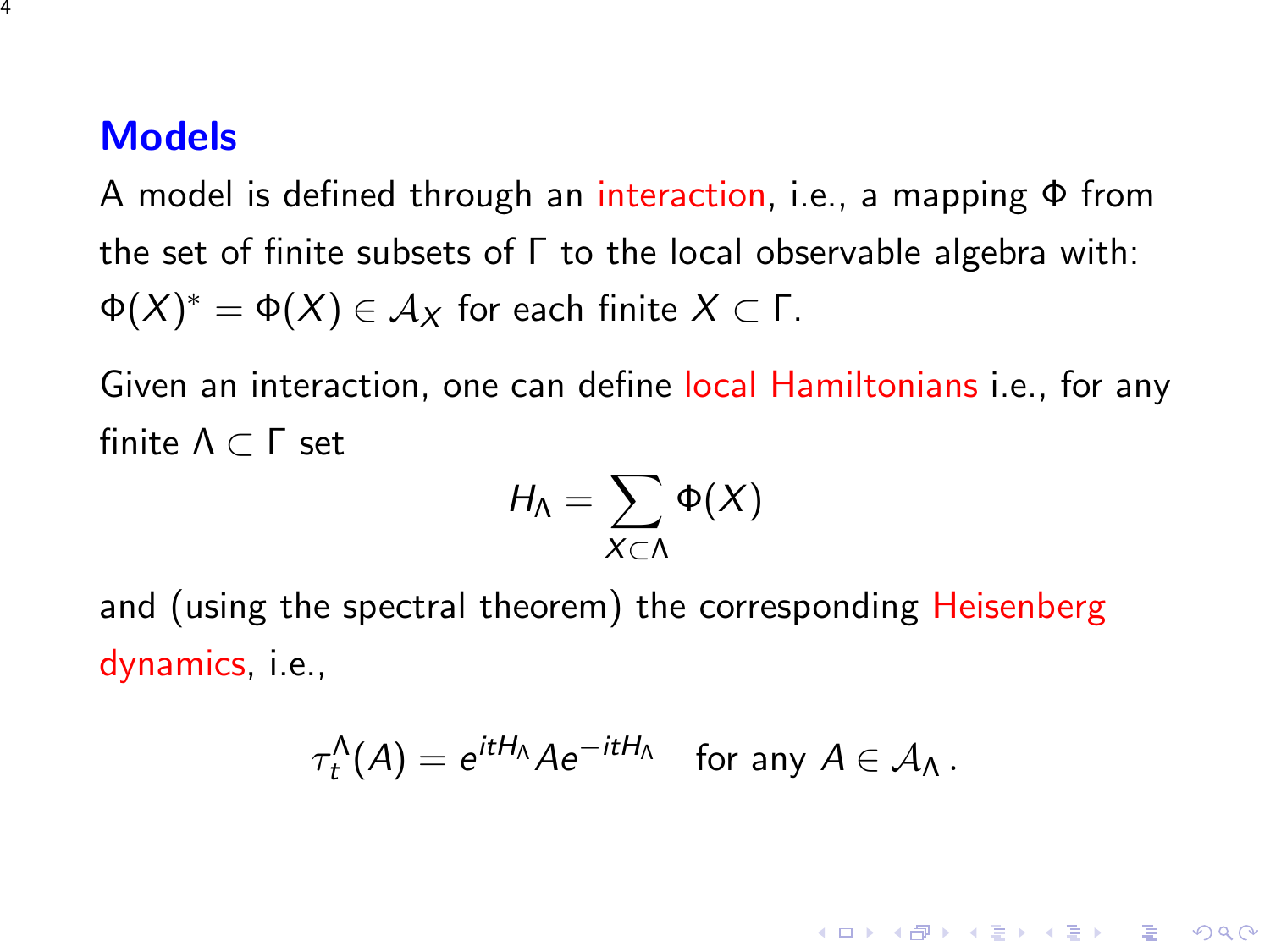#### Example

5

Take  $\Gamma = \mathbb{Z}^{\nu}$  for some  $\nu \geq 1$ .

For all  $n \in \mathbb{Z}^{\nu}$ , take  $\mathcal{H}_{n} = \mathbb{C}^{2}$ . In this case, with each finite  $\Lambda\subset \mathbb{Z}^\nu$ , the Hilbert space is

$$
\mathcal{H}_{\Lambda}=\bigotimes_{n\in\Lambda}\mathbb{C}^2=\mathbb{C}^{2^{|\Lambda|}}
$$

Recall the Pauli matrices, i.e.,  $\sigma^{\alpha}$  with  $\alpha \in \{x, y, z\}$  is given by

$$
\sigma^x = \begin{pmatrix} 0 & 1 \\ 1 & 0 \end{pmatrix}, \quad \sigma^y = \begin{pmatrix} 0 & -i \\ i & 0 \end{pmatrix}, \quad \sigma^z = \begin{pmatrix} 1 & 0 \\ 0 & -1 \end{pmatrix}
$$

For finite  $\Lambda\subset \mathbb{Z}^\nu$  and any  $n\in \Lambda$  denote by  $\sigma_n^\alpha\in \mathcal{A}_\Lambda=\mathcal{B}(\mathcal{H}_\Lambda)$ 

 $\sigma_n^{\alpha} = 1\!\!1 \otimes \cdots 1\!\!1 \otimes \sigma^{\alpha} \otimes 1\!\!1 \otimes \cdots \otimes 1\!\!1$  with  $\sigma^{\alpha}$  in the *n*-th factor.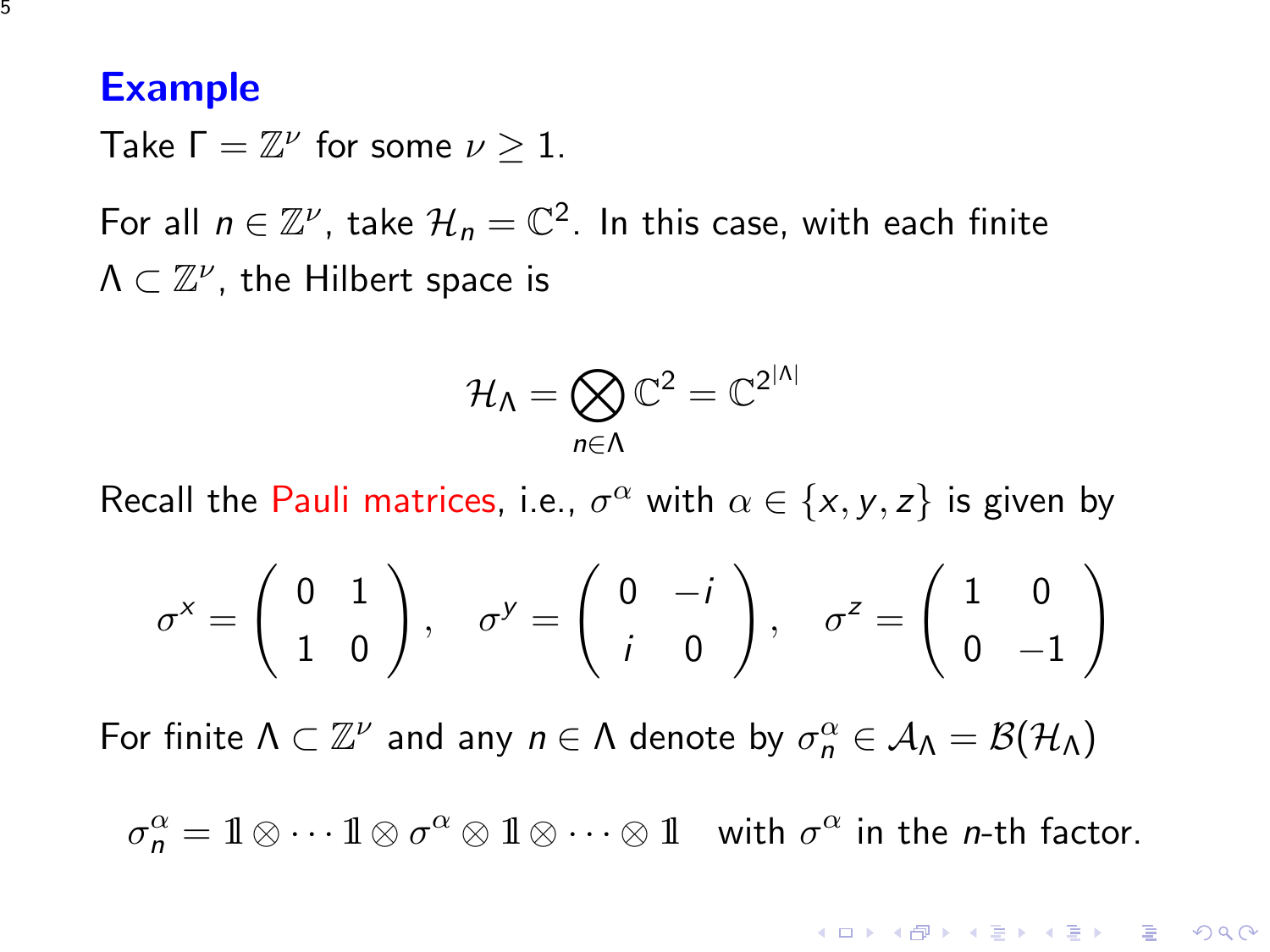# Example (cont.)

Let Φ be defined by

$$
\Phi(X) = \begin{cases} J(\sigma_n^x \sigma_m^x + \sigma_n^y \sigma_m^y + \sigma_n^z \sigma_m^z) & \text{if } X = \{n, m\} \text{ and } |n - m| = 1, \\ 0 & \text{otherwise.} \end{cases}
$$

where  $J$  is a real parameter.

Then, for each finite  $\Lambda \subset \mathbb{Z}^{\nu}$ ,

$$
H_{\Lambda} = \sum_{X \subset \Lambda} \Phi(X)
$$
  
= 
$$
J \sum_{\langle n,m \rangle \in \Lambda} (\sigma_n^x \sigma_m^x + \sigma_n^y \sigma_m^y + \sigma_n^z \sigma_m^z)
$$

**K ロ ▶ K @ ▶ K 할 X X 할 X → 할 X → 9 Q Q ^** 

is a nearest-neighbor Heisenberg Hamiltonian.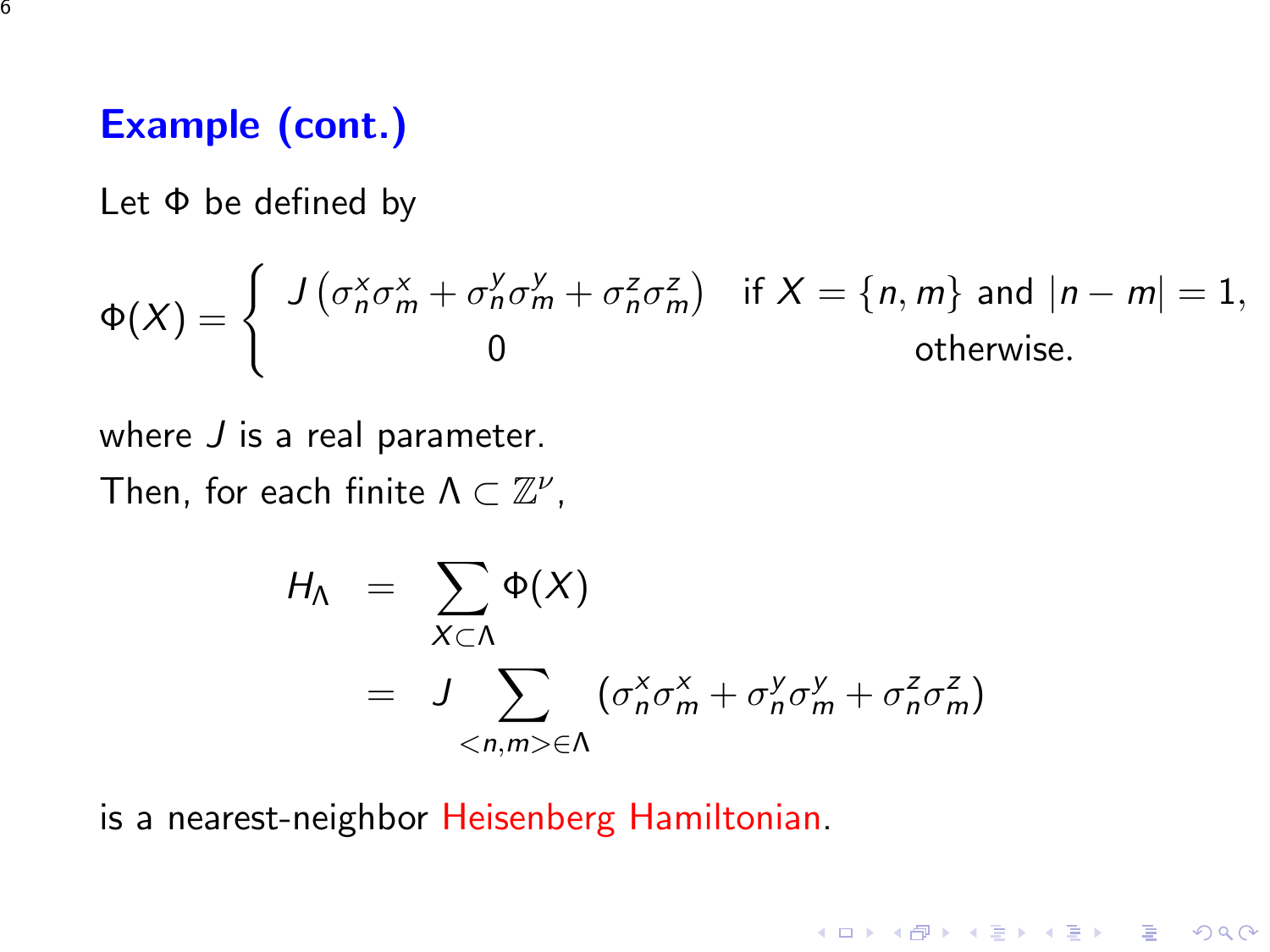The basic idea:

Fix Γ and Φ. Let  $X, Y \subset \Gamma$  with  $X \cap Y = \emptyset$ .

Take  $A \in A_X$ ,  $B \in A_Y$ , and  $\Lambda \subset \Gamma$  finite with  $X \cup Y \subset \Lambda$ . It is clear that

$$
[\tau_0^{\Lambda}(A), B] = [A, B] = 0
$$

Note, however, that for general  $\Phi$ ,  $\mathrm{supp}(\tau_t^{\Lambda}(A)) = \Lambda$  for any  $t \neq 0$ , since this is a non-relativistic system.

A typical Lieb-Robinson bound proves: for every  $\mu > 0$ , there exist C and v for which

$$
\|[\tau_t^{\Lambda}(A),B]\| \le C \|A\| \|B\| e^{-\mu(d(X,Y)-v|t|)}
$$

In particular, these bounds show the commutator is still small for

$$
|t|\leq \frac{d(X,Y)}{v}
$$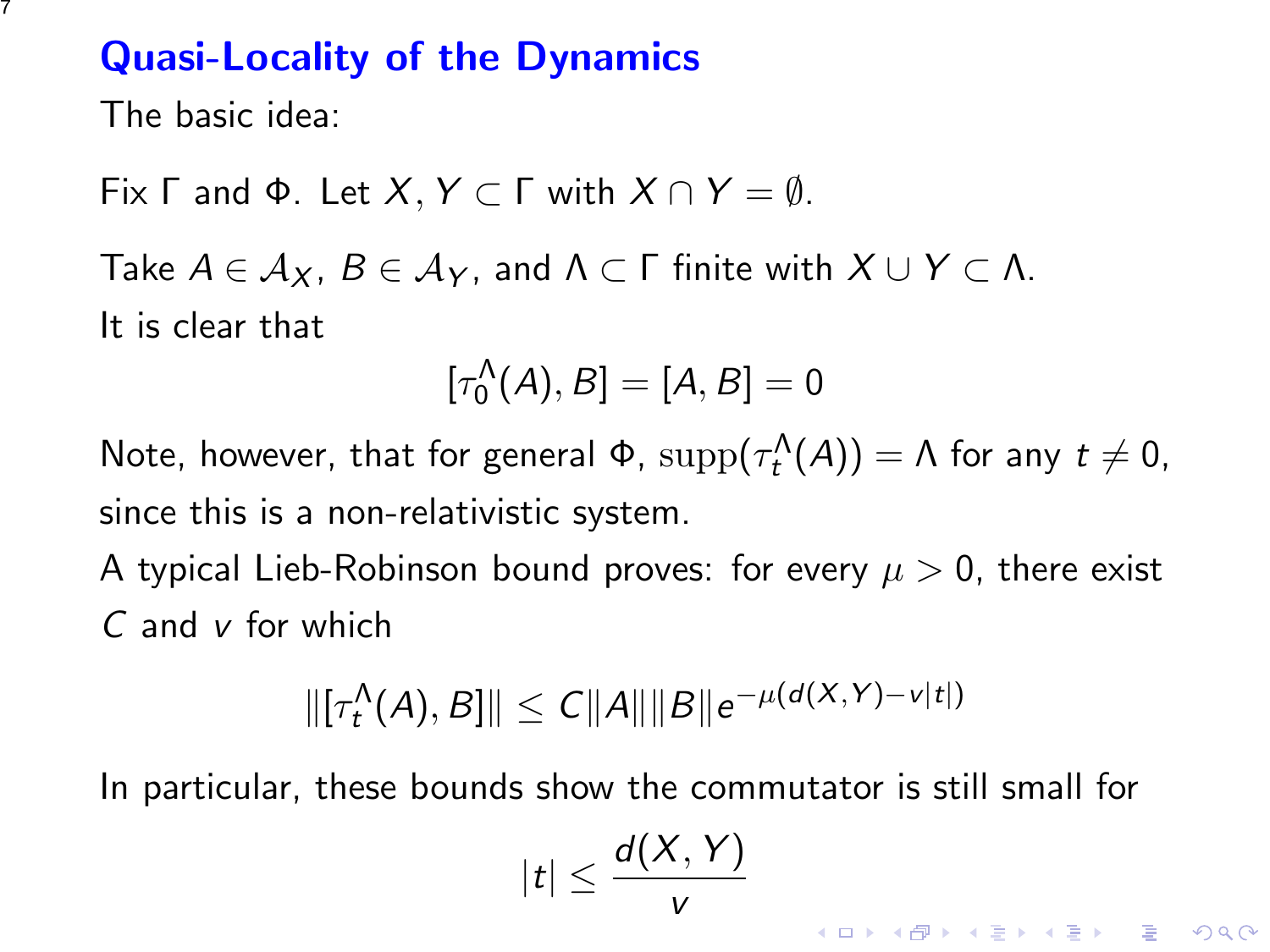

## 8

K ロメ K 御 X K 君 X K 君 X

È

 $299$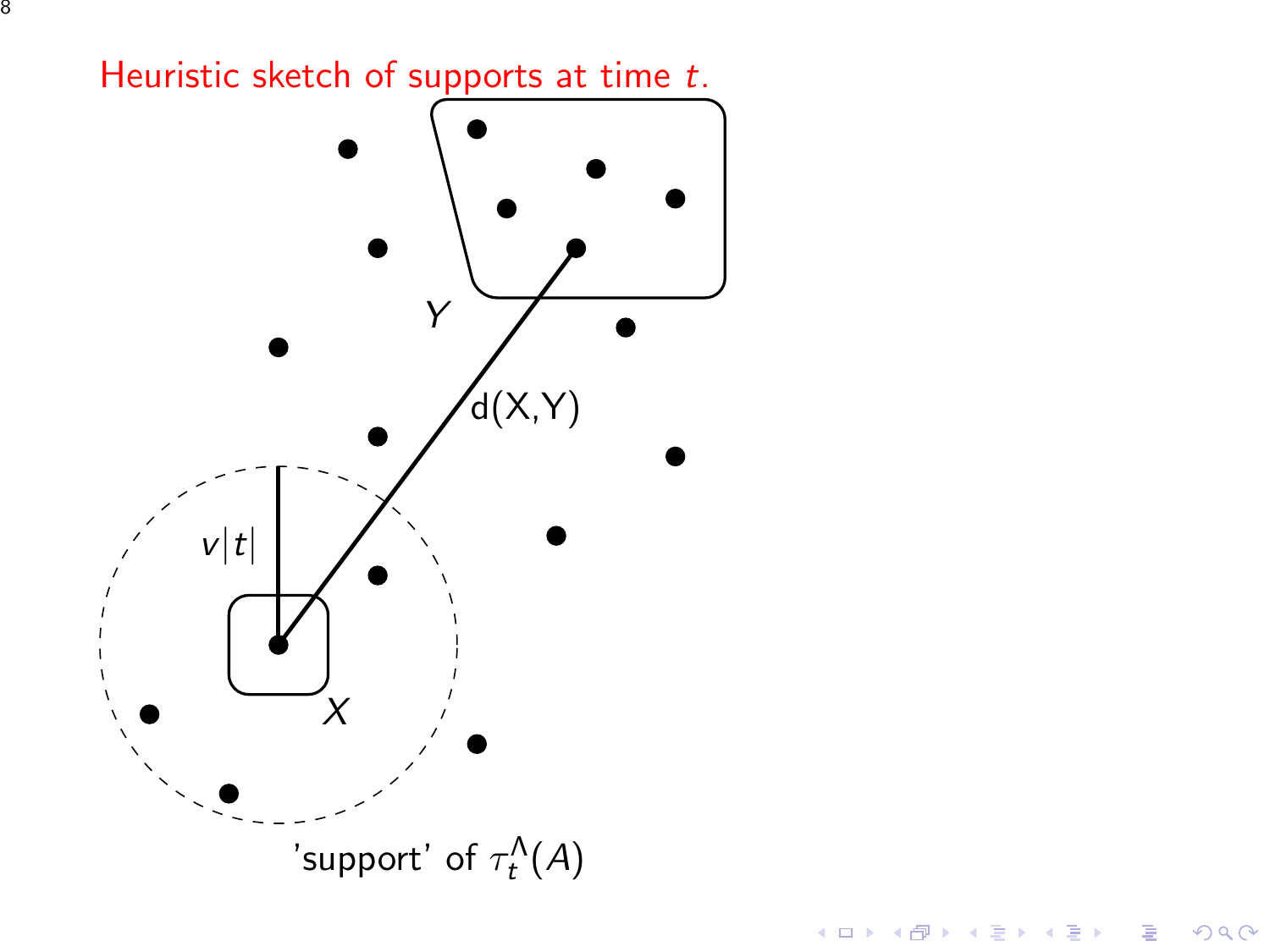## On the Structure of Γ

Generally, Γ is a countable set equipped with a metric d.

If Γ is finite, no further assumptions are necessary. Otherwise:

We assume there is a non-increasing function  $F : [0, \infty) \to (0, \infty)$ for which:

i)  $F$  is uniformly integrable

$$
||F|| = \sup_{x \in \Gamma} \sum_{y \in \Gamma} F(d(x, y)) < \infty
$$

ii)  $F$  satisfies the convolution condition

$$
C = \sup_{x,y \in \Gamma} \sum_{z \in \Gamma} \frac{F(d(x,z))F(d(z,y))}{F(d(x,y))} < \infty
$$

**K ロ ▶ K @ ▶ K 할 X X 할 X → 할 X → 9 Q Q ^**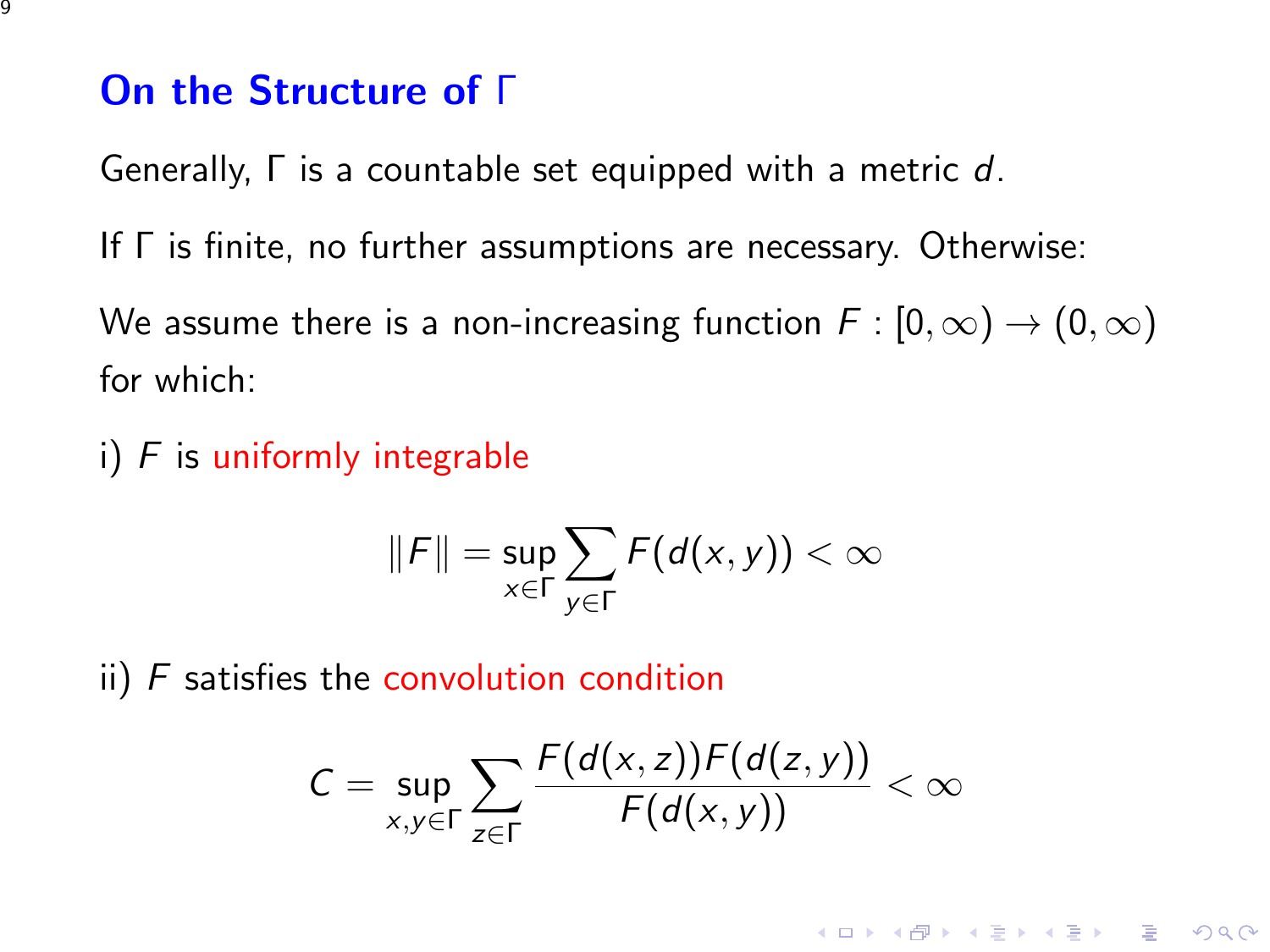## On Γ continued

Given a set  $\Gamma$  and a function  $F$  satisfying i) and ii), it is easy to see that for any  $a \geq 0$ 

$$
F_a(x) = e^{-ax} F(x)
$$

also satisfies i) and ii) with  $||F_a|| \le ||F||$  and  $C_a \le C$ .

**Example:** Let  $\Gamma = \mathbb{Z}^{\nu}$  for some  $\nu \geq 1$ . Then, for any  $\epsilon > 0$ , take

$$
\mathcal{F}(\mathsf{x}) = \frac{1}{(1+\mathsf{x})^{\nu+\epsilon}}
$$

then  $F$  satisfies i) and ii) with

$$
C\leq 2^{\nu+\epsilon+1}\sum_{z\in\mathbb{Z}^\nu}F(|z|)
$$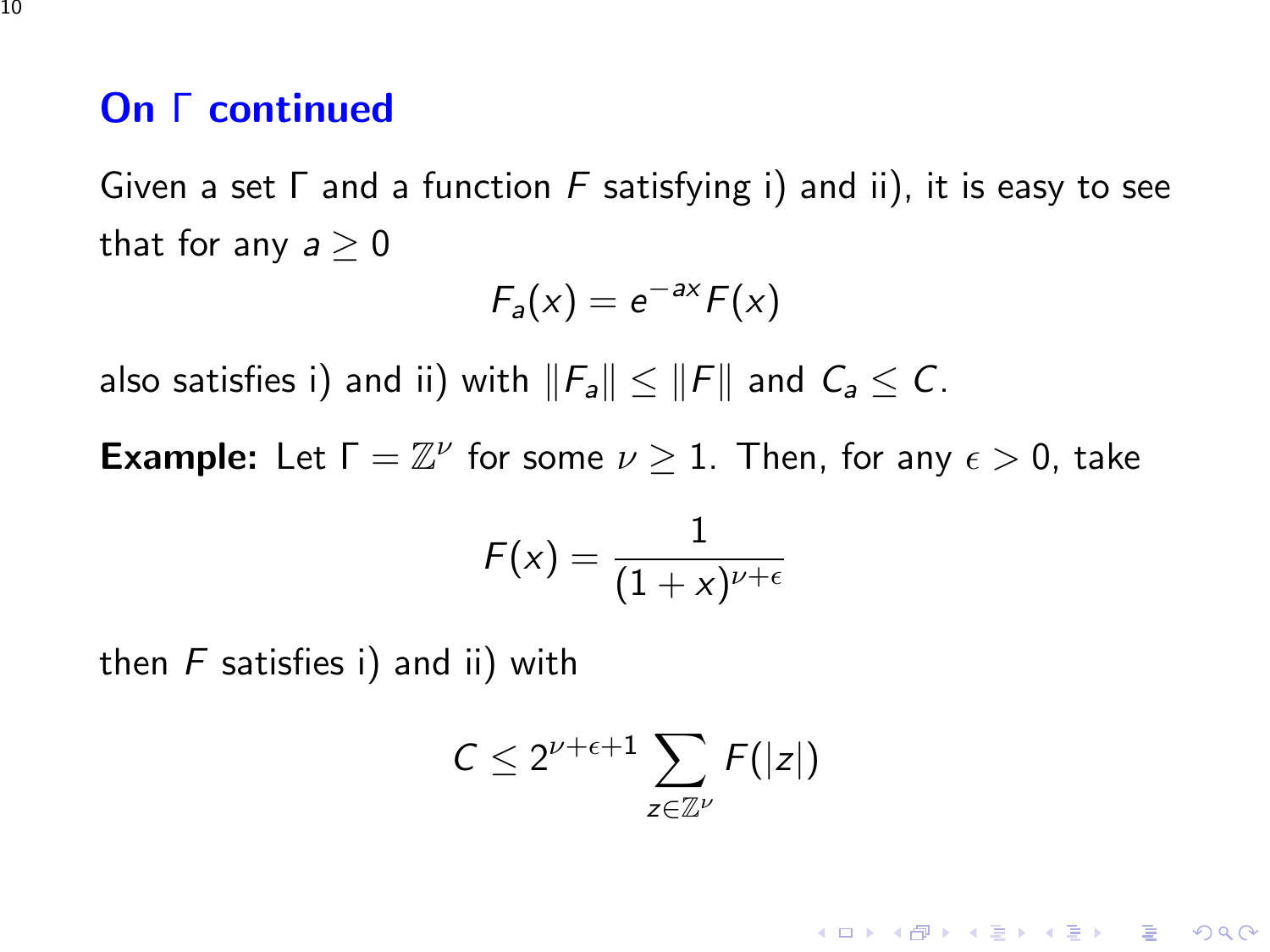# A Norm on Interactions

Fix Γ equipped with F as above. For any  $a \ge 0$ , let  $\mathcal{B}_a(\Gamma)$  be the set of those  $\Phi$  for which

$$
\|\Phi\|_a = \sup_{x,y \in \Gamma} \sum_{\substack{x \in \Gamma: \\ x,y \in X}} \frac{\|\Phi(X)\|}{F_a(d(x,y))} < \infty
$$

This is a large class of interactions.

In fact, on  $\mathbb{Z}^{\nu}$  with F as above:

General finite range, uniformly bounded interactions satisfy  $\|\Phi\|_a < \infty$  for all  $a > 0$ .

K ロ ▶ K @ ▶ K 할 > K 할 > 1 할 > 1 이익어

11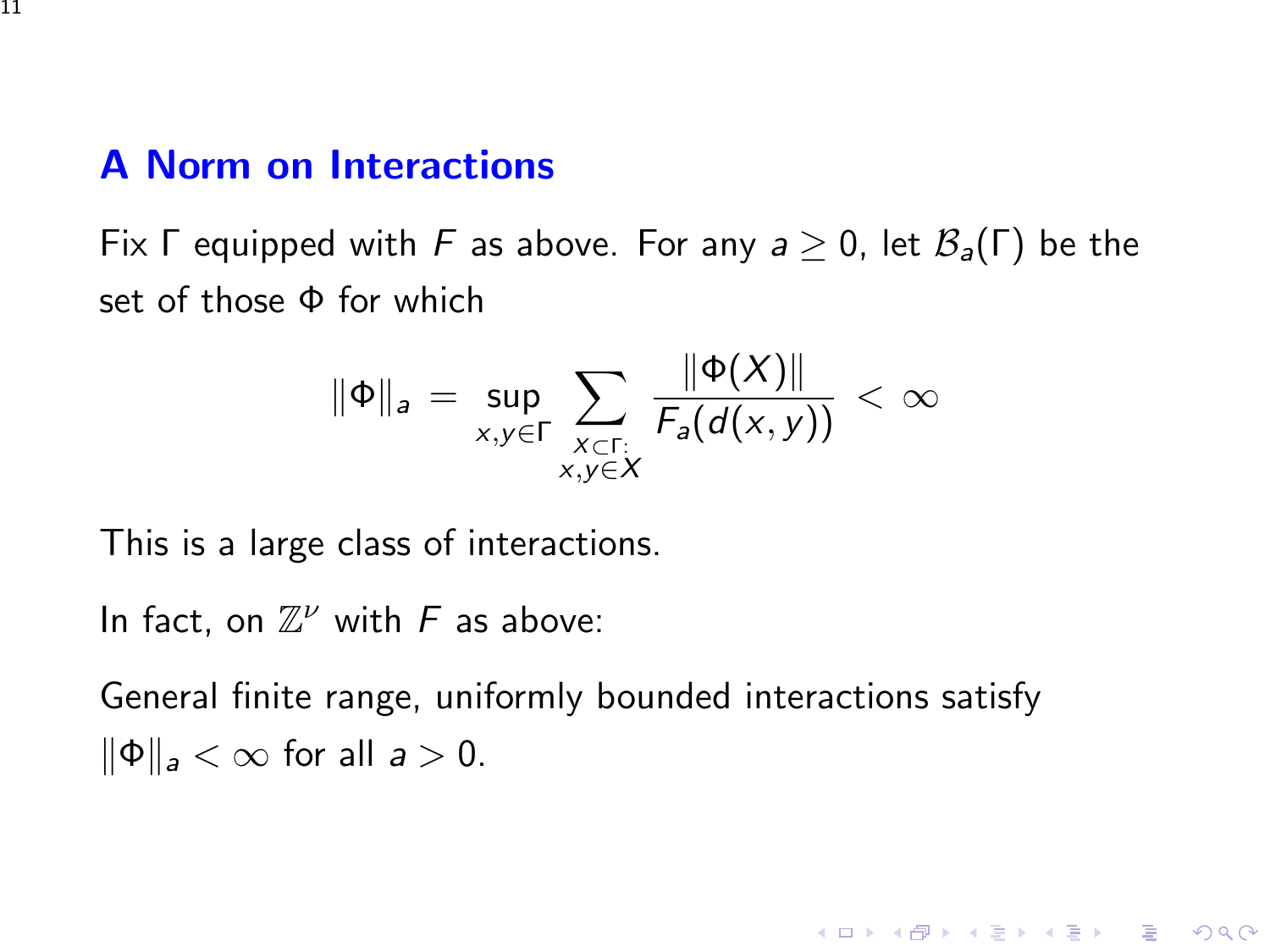## A Lieb-Robinson Bound

12

## Theorem (Lieb-Robinson Bound)

Let  $\Gamma$  be equipped with F as above. Fix a  $> 0$  and take  $\Phi \in \mathcal{B}_{a}(\Gamma)$ . There exist positive numbers c and  $v_{\Phi}$  for which: Given any finite X,  $Y \subset \Gamma$  with  $X \cap Y = \emptyset$ , any  $A \in \mathcal{A}_X$  and  $B \in A_Y$ , and finite  $\Lambda \subset \Gamma$  with  $X \cup Y \subset \Lambda$ , then

 $\| [\tau_t^{\Lambda} (A), B] \| \le c \|A\| \|B\| \min[|X|, |Y|] e^{-a(d(X,Y) - \nu_{\Phi}|t|)}$ 

for all  $t \in \mathbb{R}$ . Here one can take

$$
c = \frac{2||F_0||}{C_a}
$$
 and  $v_{\Phi} = \frac{2||\Phi||_a C_a}{a}$ .

**K ロ ▶ K @ ▶ K 할 X X 할 X → 할 X → 9 Q Q ^**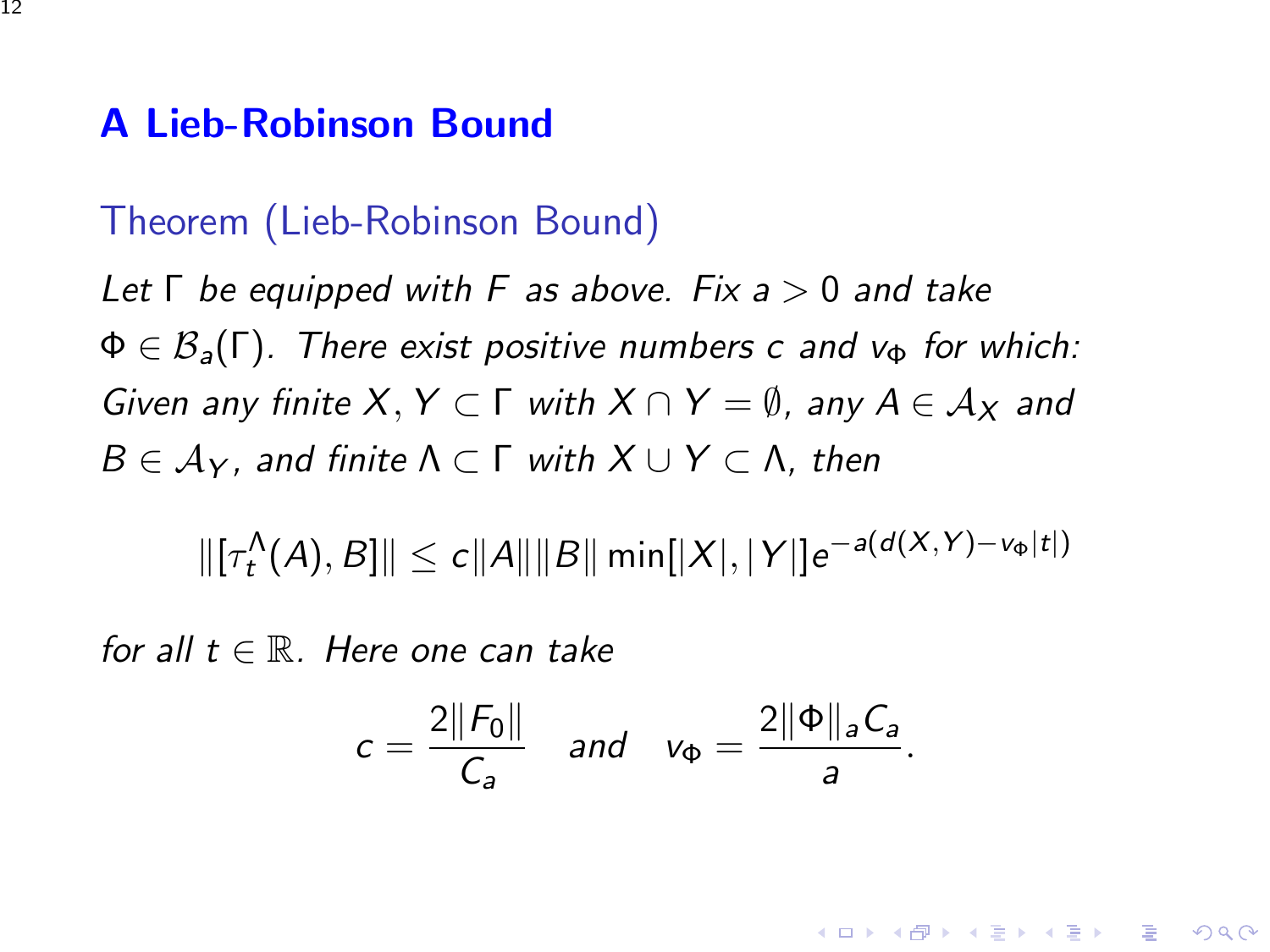## Some Comments

13

 $\triangleright$  Only useful for small times as

 $\|[\tau_t^{\Lambda}(A), B] \| \leq 2 \|A\| \|B\|$ 

- ► Still a bound if  $X \cap Y \neq \emptyset$ , but the above may be better . . .
- $\triangleright$  min $[|X|, |Y|]$  can be replaced by boundaries; not volumes. ..
- E.g. on  $\mathbb{Z}^{\nu}$ , with finite range, uniformly bounded  $\Phi$ , one can optimize  $v_{\Phi}$  over  $a > 0$ . This produces a best possible estimate; often dubbed a Lieb-Robinson velocity.

KID KA KERKER KID KO

 $\triangleright$  Our methods also apply in the case that  $a = 0$ ...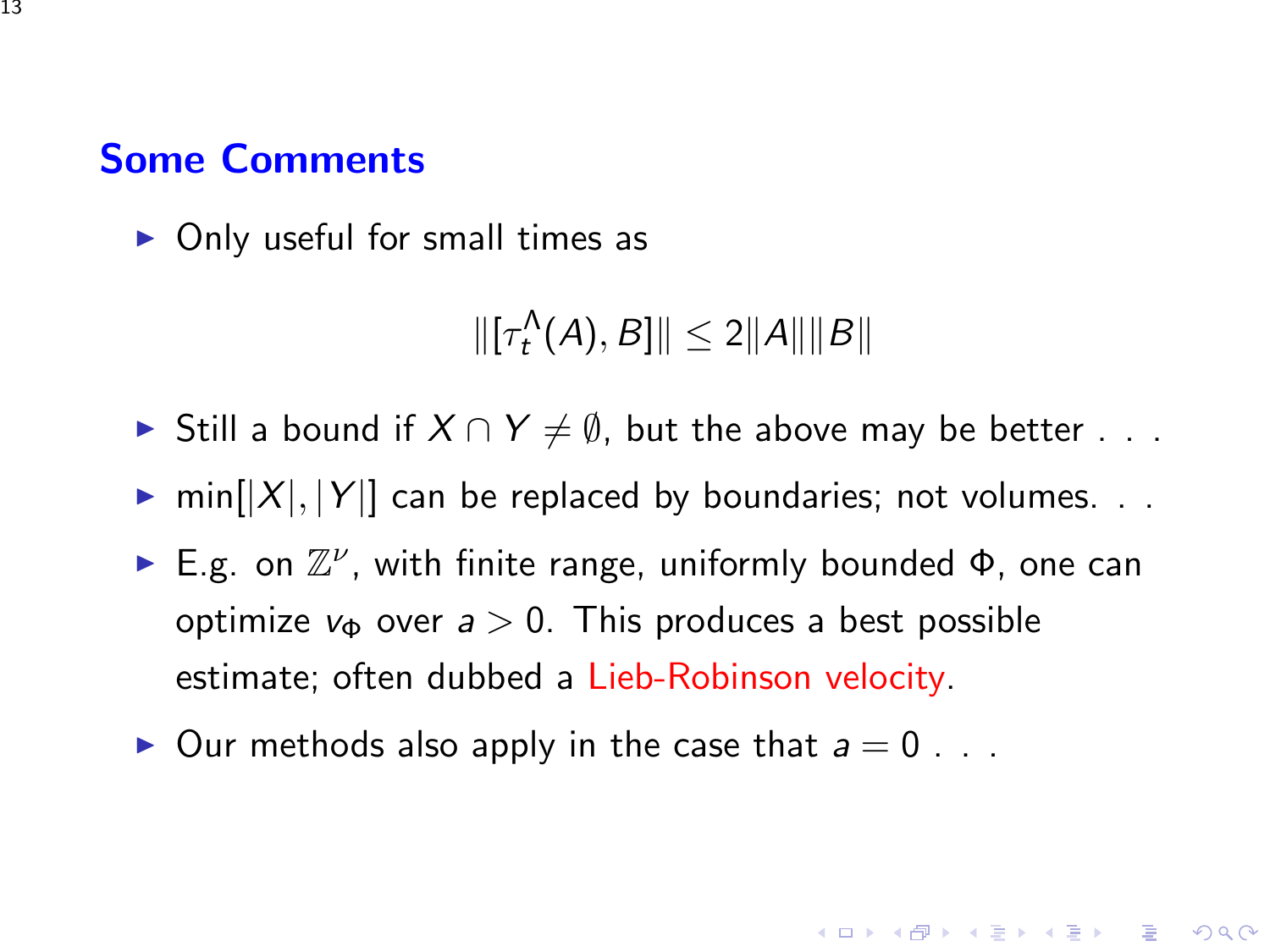#### An Important Lemma

Let H be a separable Hilbert space over C and denote by  $\mathcal{B}(\mathcal{H})$ the bounded linear operators over H. A mapping  $A : \mathbb{R} \to \mathcal{B}(\mathcal{H})$  is said to be strongly cont. (resp. strongly diff.) if: For all  $\psi \in \mathcal{H}$ ,  $A(t)\psi$  is cont. (resp. diff.) in t w.r.t. the norm-topology on H.

#### Lemma

Let  $A, B : \mathbb{R} \to \mathcal{B}(\mathcal{H})$  be strongly continuous with A also being self-adjoint, i.e.  $A(t)^* = A(t)$  for all t. The strong solution of

<span id="page-13-0"></span>
$$
f'(t) = i[A(t), f(t)] + B(t) \quad \text{with} \quad f(0) = f_0 \in \mathcal{B}(\mathcal{H}) \quad (1)
$$

(which is unique) satisfies the estimate

$$
||f(t)|| \leq ||f_0|| + \int_{t_-}^{t_+} ||B(s)|| ds
$$

for all  $t \in \mathbb{R}$ . Here  $t_-=\min[0,t]$  and  $t_+=\max[0,t]$ .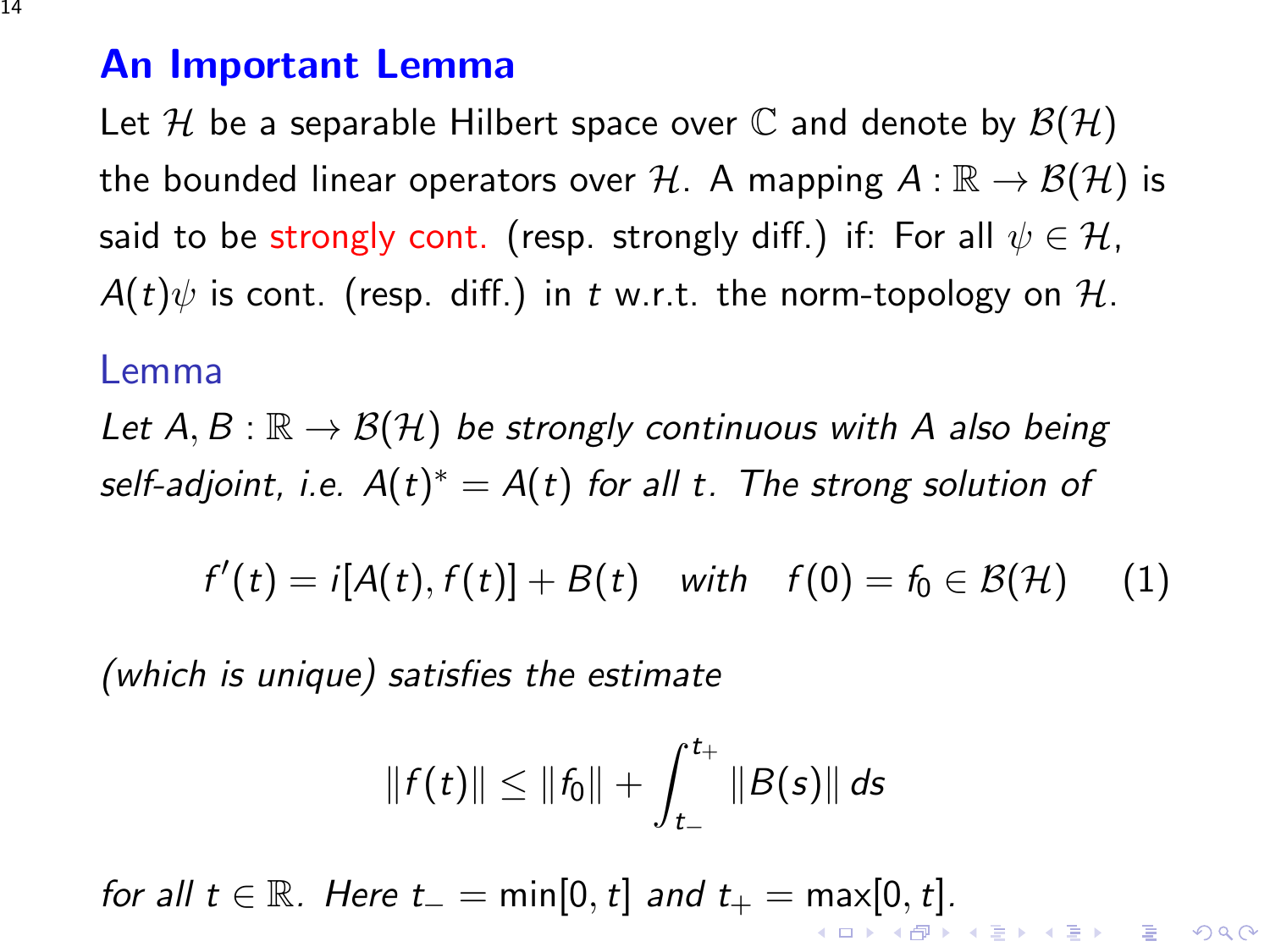## Proof of Lemma

The Dyson series

$$
U_t = 1 + \sum_{n=1}^{\infty} i^n \int_0^t \int_0^{t_1} \cdots \int_0^{t_{n-1}} A(t_1) \cdots A(t_n) dt_n \cdots dt_1
$$

can be used to construct a mapping  $g : \mathbb{R} \to \mathcal{B}(\mathcal{H})$ 

$$
g(t) = U_t g_0 U_t^*
$$

which is a strong solution of

$$
g'(t) = i[A(t), g(t)] \quad \text{with} \quad g(0) = g_0 \in \mathcal{B}(\mathcal{H})
$$

As  $U_t$  is unitary, it is clear that  $\boldsymbol{g}$  is norm-preserving, i.e.,

$$
||g(t)|| = ||g_0||
$$
 for all t.

K ロ ▶ K @ ▶ K 할 > K 할 > 1 할 > 1 이익어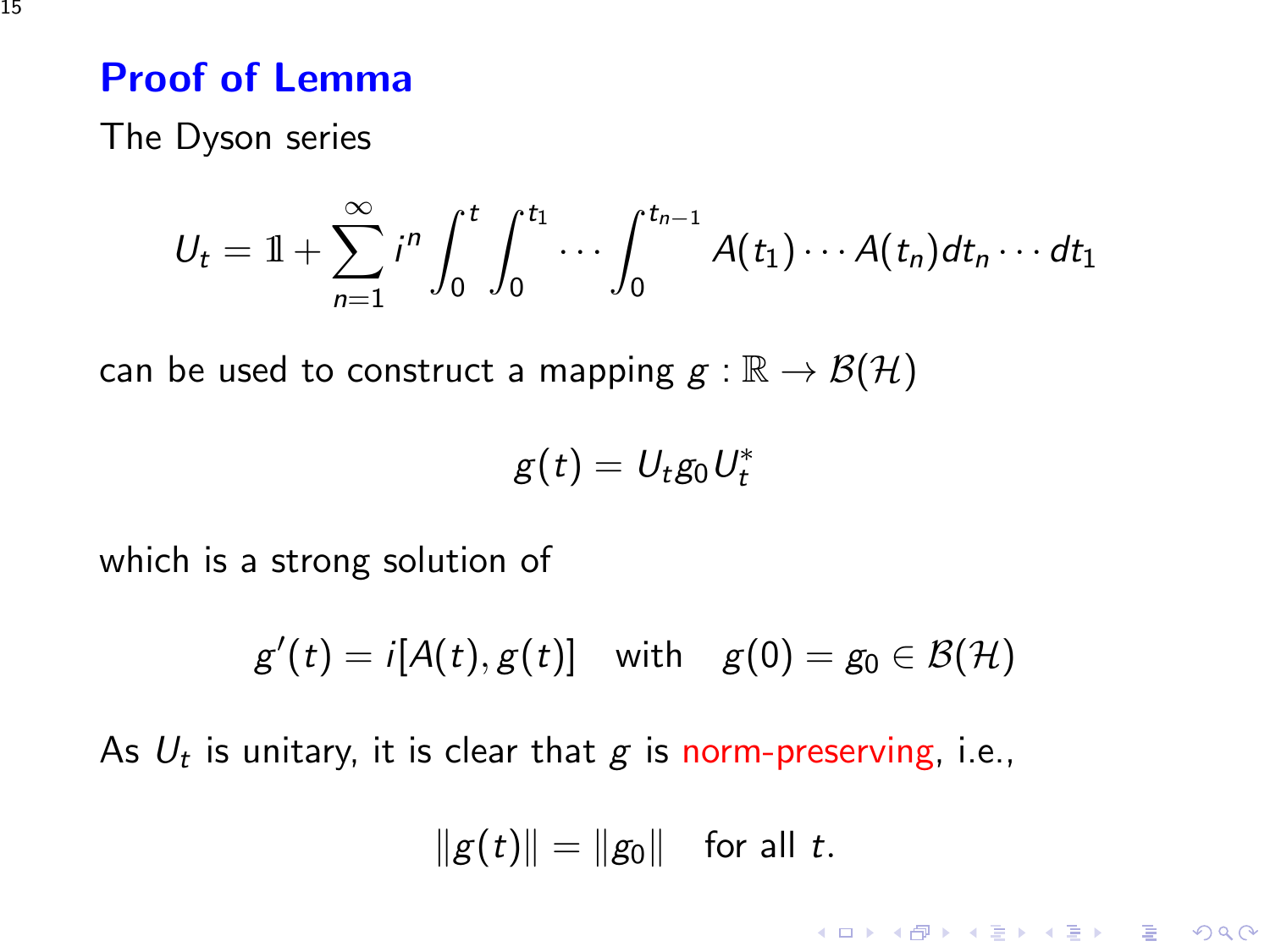## Proof of Lemma (cont.)

The mapping  $f : \mathbb{R} \to \mathcal{B}(\mathcal{H})$  given by

$$
f(t) = U_t \left(f_0 + \int_0^t U_s^* B(s) U_s ds\right) U_t^*
$$

is easily seen to be a strong solution of [\(1\)](#page-13-0). As such, it satisfies

$$
||f(t)|| \leq ||f_0|| + \int_{t_-}^{t_+} ||B(s)|| ds
$$

<span id="page-15-0"></span>again, using unitarity of  $U_t$ . Uniqueness (in the context of both  $\bm{\mathcal{g}}$ and  $f$ ) follows from an application of the Gronwall lemma.

**K ロ ▶ K @ ▶ K 할 X X 할 X → 할 X → 9 Q Q ^**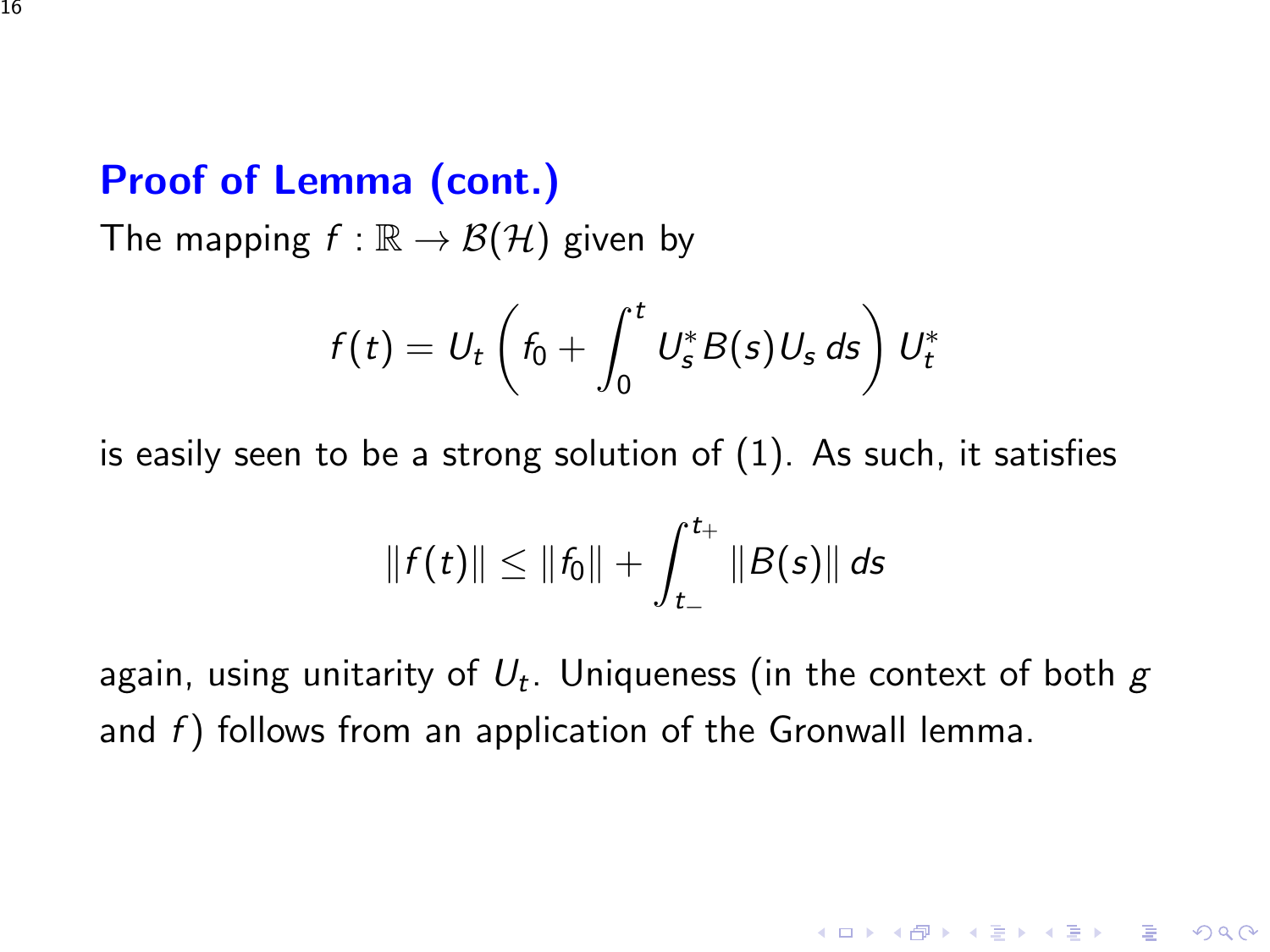## Proof of the LRB

Consider the function  $f : \mathbb{R} \to A_{\Lambda}$  given by

$$
f(t) = \left[\tau_t^{\Lambda}(A), B\right] = \left[e^{itH_{\Lambda}}Ae^{-itH_{\Lambda}}, B\right]
$$

It is clear that

$$
\frac{d}{dt}\tau_t^{\Lambda}(A) = i\tau_t^{\Lambda}([H_{\Lambda}, A]) = i\tau_t^{\Lambda}([H_X, A])
$$

where

$$
\tilde{H}_X = \sum_{\substack{Z \subset \Lambda: \\ Z \cap X \neq \emptyset}} \Phi(Z)
$$

since  $A$  is supported in  $X$ . In this case,

<span id="page-16-0"></span>
$$
f'(t) = i \left[ \tau_t^{\Lambda} \left( [\tilde{H}_X, A] \right), B \right]
$$
  
\n
$$
= i \left[ \left[ \tau_t^{\Lambda} (\tilde{H}_X), \tau_t^{\Lambda}(A) \right], B \right]
$$
  
\n
$$
= -i \left[ \left[ \tau_t^{\Lambda}(A), B \right], \tau_t^{\Lambda}(\tilde{H}_X) \right] - i \left[ \left[ B, \tau_t^{\Lambda}(\tilde{H}_X) \right], \tau_t^{\Lambda}(A) \right]
$$
  
\nby Jacobi, i.e. [[A, B], C] + [[B, C], A] + [[C, A], B] = 0.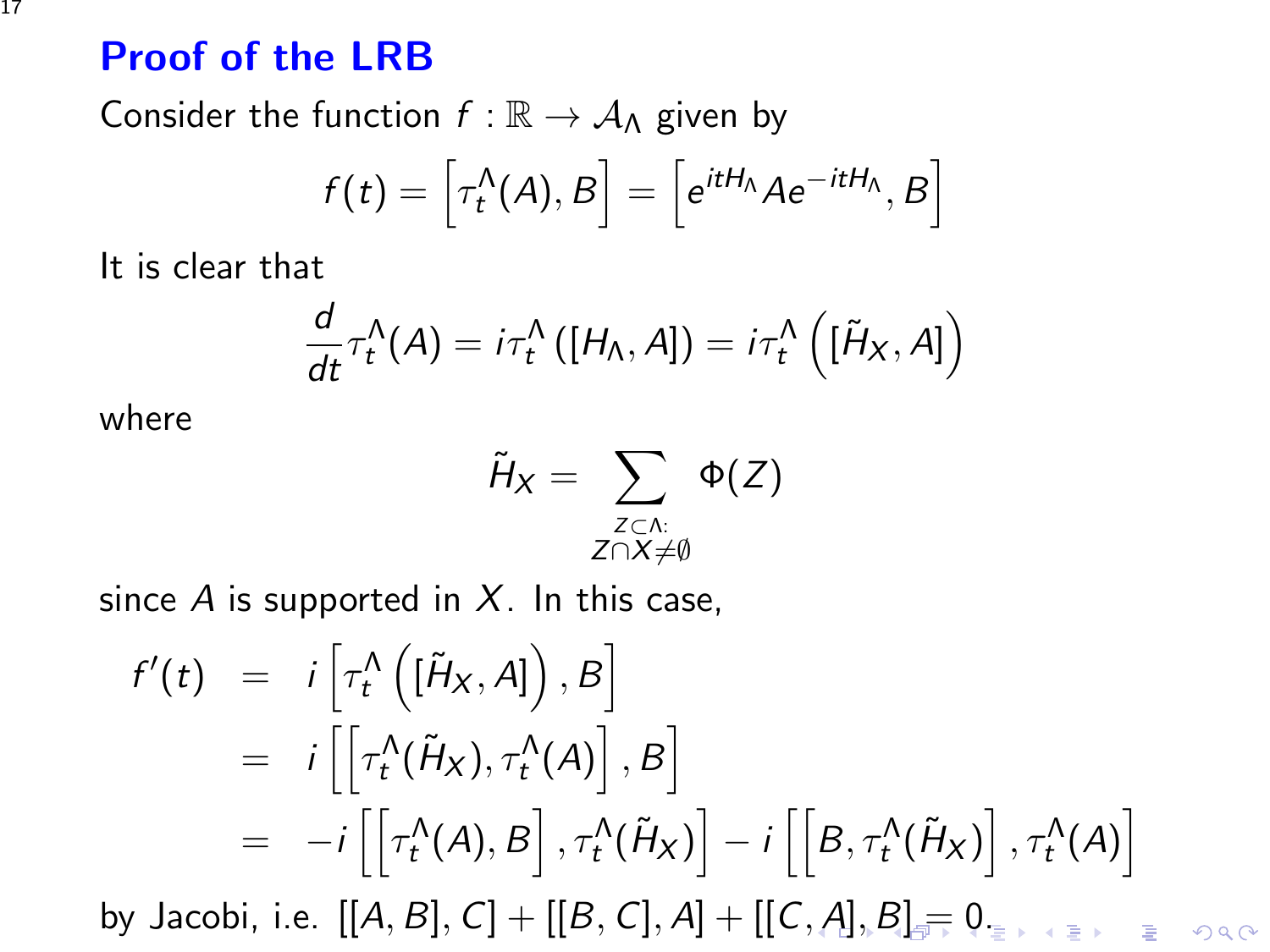## Proof of the LRB(cont.)

Re-writing things, we have shown that the function  $f$  satisfies

$$
f'(t) = i[A(t), f(t)] + B(t)
$$
 with  $f(0) = [A, B]$ 

where we have set

$$
A(t) = \tau_t^{\Lambda}(\tilde{H}_X) \quad \text{and} \quad B(t) = i\left[\tau_t^{\Lambda}(A), \left[B, \tau_t^{\Lambda}(\tilde{H}_X)\right]\right]
$$

Using our lemma, we find that

$$
\|[\tau_t^{\Lambda}(A), B]\| \leq \|[A, B]\| + 2\|A\| \int_{t_-}^{t_+} \|[\tau_s^{\Lambda}(\tilde{H}_X), B]\| ds
$$

It is now convenient to define

$$
C_B(X,t)=\sup_{\substack{A\in\mathcal{A}_X:\\A\neq 0}}\frac{\|[\tau_t^{\Lambda}(A),B]\|}{\|A\|}
$$

<span id="page-17-0"></span>and observe that for  $t > 0$  we have shown

$$
C_B(X,t) \leq C_B(X,0) + 2 \sum_{\substack{Z \subset \Lambda: \\ Z \cap X \neq \emptyset}} \|\Phi(Z)\| \int_0^t C_B(Z,s) \, ds
$$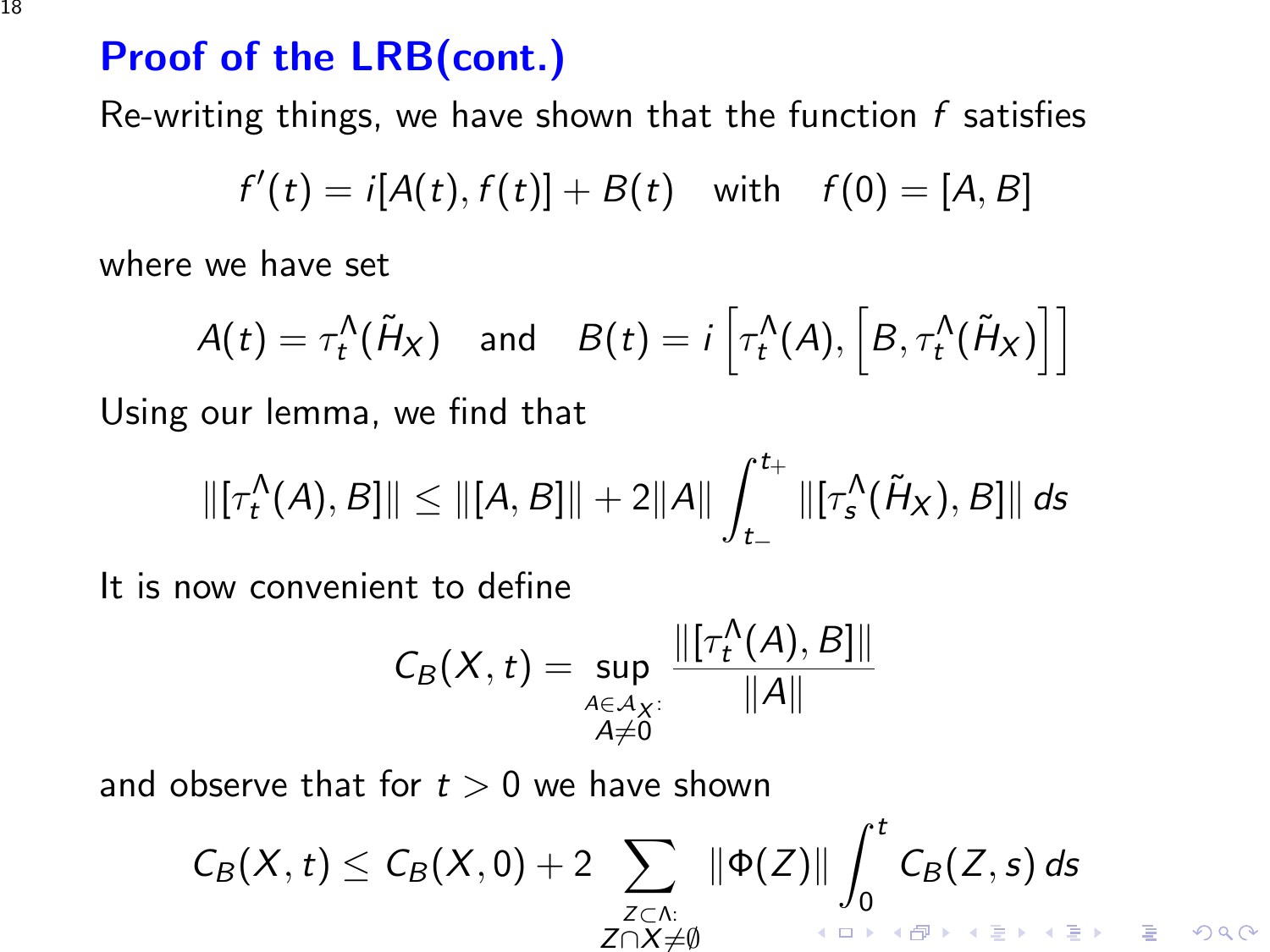# Proof of the LRB(cont.) For any  $Z \subset \Lambda$ ,

 $C_B(Z, 0) \leq 2||B||\delta_Y(Z)$ 

and so iteration yields

$$
C_B(X,t)\leq 2\|B\|\sum_{n=0}^{\infty}\frac{(2|t|)^n}{n!}a_n
$$

with

$$
a_n = \sum_{\substack{Z_1 \subset \Lambda: \\ Z_1 \cap X \neq \emptyset}} \sum_{\substack{Z_2 \subset \Lambda: \\ Z_2 \cap Z_1 \neq \emptyset}} \cdots \sum_{\substack{Z_n \subset \Lambda: \\ Z_n \cap Z_{n-1} \neq \emptyset}} \delta_Y(Z_n) \prod_{i=1}^n \|\Phi(Z_i)\|
$$

Now

$$
a_1 \leq \sum_{x \in X} \sum_{y \in Y} \sum_{Z \ni x,y} \|\Phi(Z)\| \leq \|\Phi\|_a \sum_{x \in X} \sum_{y \in Y} F_a(d(x,y))
$$

K ロ ▶ K @ ▶ K 할 ▶ K 할 ▶ | 할 | © 9 Q @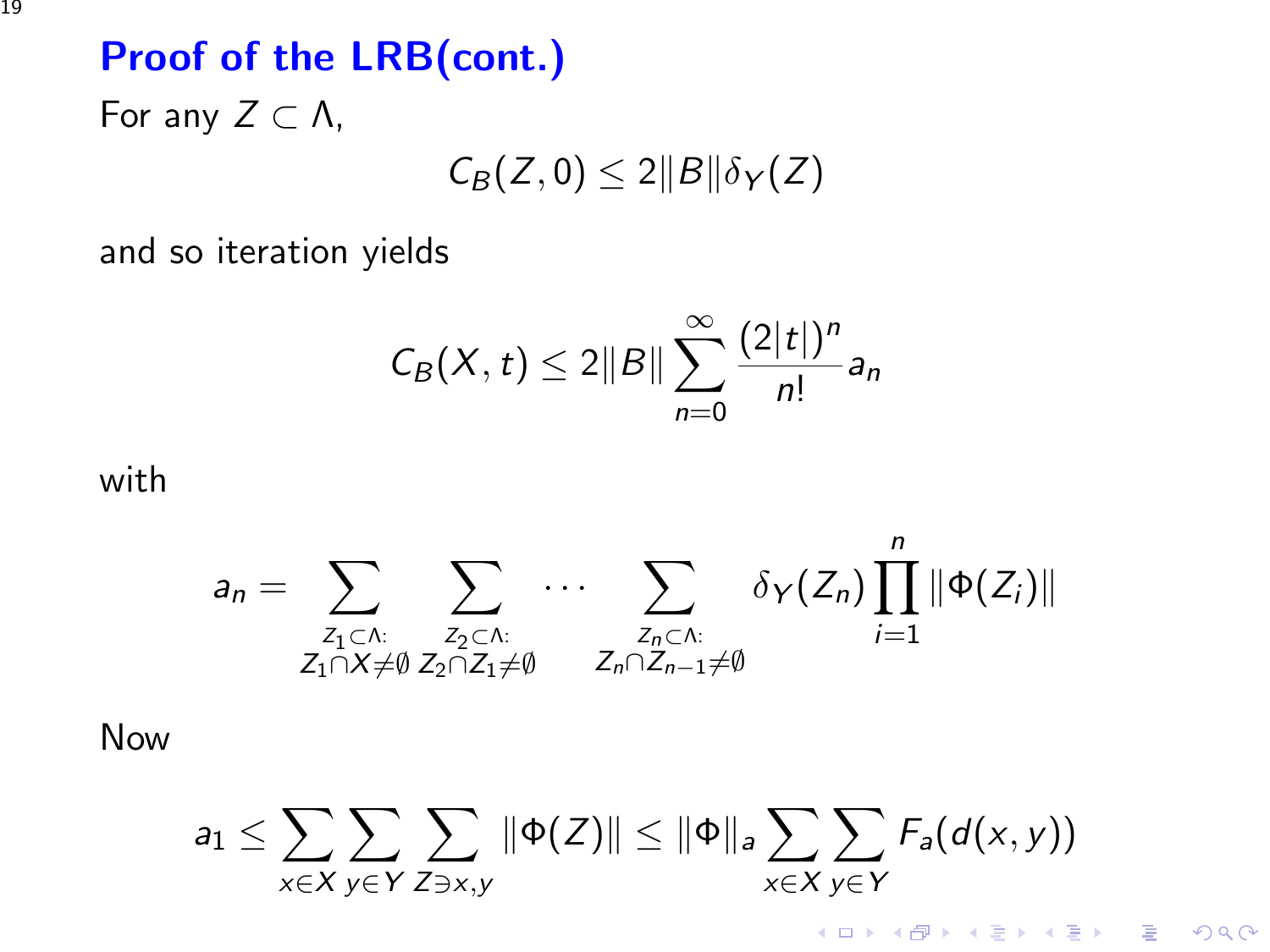# Proof of the LRB(cont.)

and

$$
a_2 \leq \sum_{x \in X} \sum_{y \in Y} \sum_{z \in \Lambda} \sum_{\substack{Z \subset \Lambda: \ z_2 \subset \Lambda \ z_1 \subset Z_2}} \|\Phi(Z_1)\| \sum_{\substack{Z_2 \subset \Lambda \ z, y \in Z_2}} \|\Phi(Z_2)\|
$$
  

$$
\leq \|\Phi\|_a^2 \sum_{x \in X} \sum_{y \in Y} \sum_{z \in \Lambda} F_a(d(x, z)) F_a(d(z, y))
$$
  

$$
\leq \|\Phi\|_a^2 C_a \sum_{x \in X} \sum_{y \in Y} F_a(d(x, y))
$$

and similarly

$$
a_n \leq \|\Phi\|_a^n C_a^{n-1} \sum_{x \in X} \sum_{y \in Y} F_a(d(x, y))
$$

Since

$$
\sum_{x \in X} \sum_{y \in Y} F_a(d(x, y)) \le e^{-ad(X, Y)} \min[|X|, |Y|] ||F||
$$

K ロ ▶ K @ ▶ K 할 ▶ K 할 ▶ | 할 | ⊙Q @

we have finished the proof.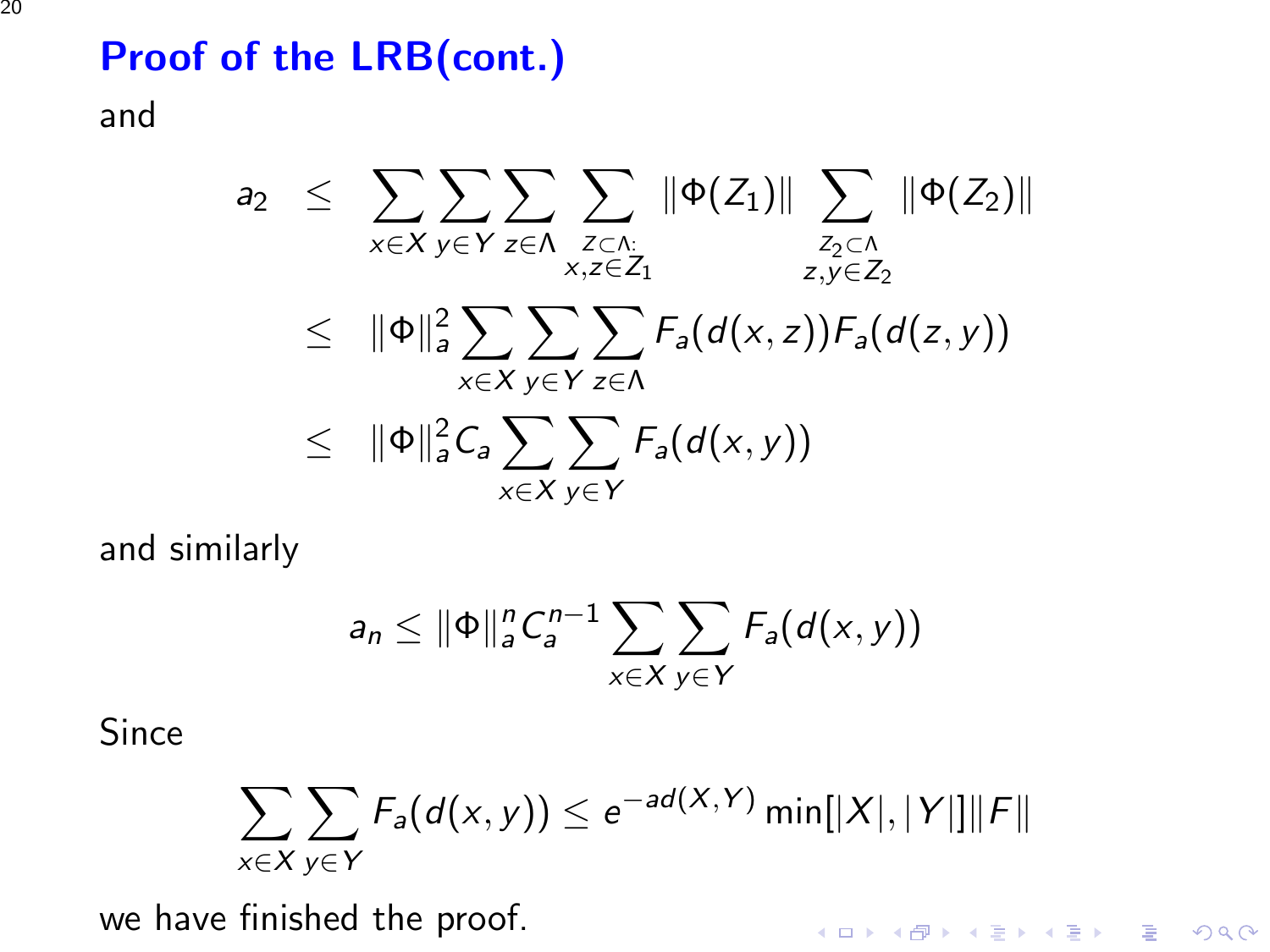## An Application

These Lieb-Robinson bounds show that: For any  $\Phi \in \mathcal{B}_a(\Gamma)$ , the application of the finite-volume dynamics to a local observable, i.e.  $\tau^{\Lambda}_t(A)$ , remains essentially local for small times, in the sense that  $\tau^{\Lambda}_t(A)$  almost commutes with any  $B$  supported far away from the support of A. Moreover, the estimates proven are uniform in the finite volume Λ.

<span id="page-20-0"></span>As a result, one can prove that the finite-volume dynamics have a thermodynamic limit. In fact, for any  $\Phi \in \mathcal{B}_{a}(\Gamma)$ , the finite-volume dynamics  $\tau^\Lambda_t(A)$  have a limit as  $\Lambda\to\mathsf{\Gamma}.$ 

KID KA KERKER E VOOR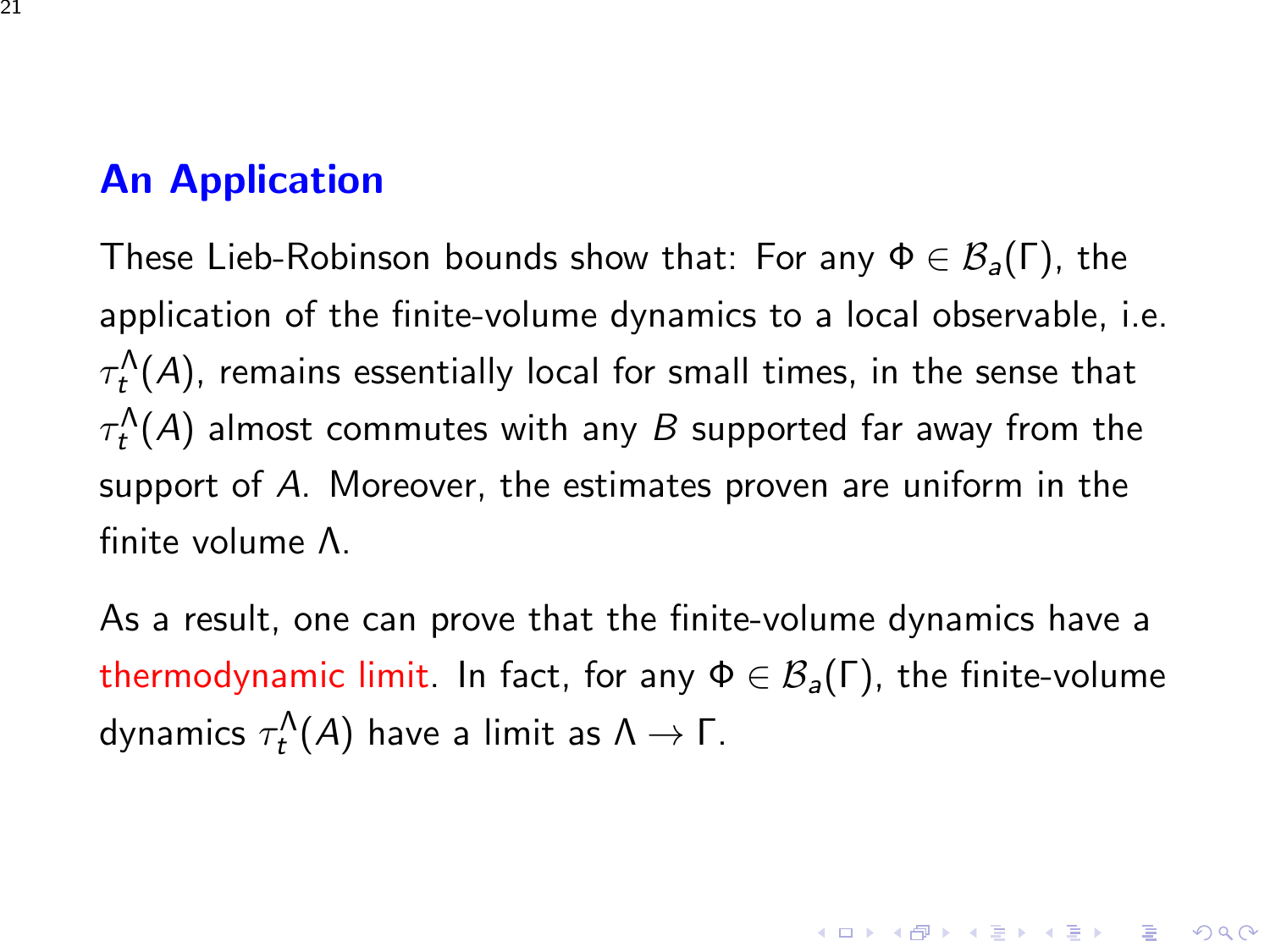## On the Thermodynamic Limit

As we have discussed, for any finite sets  $\Lambda_0 \subset \Lambda \subset \Gamma$ , the algebras  $A_{\Lambda_0} \subset A_{\Lambda}$ . In this case, we define

$$
\mathcal{A}_{\Gamma}^{\rm loc} = \bigcup_{\Lambda \subset \Gamma} \mathcal{A}_{\Lambda}
$$

the union taken over all finite subsets and take  $A_{\Gamma}$  to be the norm-completion of  $\mathcal{A}_{\Gamma}^{\text{loc}}$ .  $\mathcal{A}_{\Gamma}$  is a  $C^*$ -algebra.

#### Theorem

Let  $a > 0$  and  $\Phi \in \mathcal{B}_a(\Gamma)$ . There exists a strongly continuous, one-parameter group of automorphisms  $\tau^{\Gamma}_t(\cdot)$  on  $\mathcal{A}_{\Gamma}$  and

$$
\lim_{n\to\infty}\|\tau_t^{\Lambda_n}(A)-\tau_t^\Gamma(A)\|=0
$$

<span id="page-21-0"></span>for any  $A \in \mathcal{A}_{\Gamma}$  and any non-decreasing, exhaustive sequence of finite subsets  $\{\Lambda_n\}$  $\{\Lambda_n\}$  $\{\Lambda_n\}$ . The convergence is unif[or](#page-20-0)[m](#page-22-0) [o](#page-22-0)[n c](#page-21-0)om[pa](#page-23-0)[ct](#page-0-0) [se](#page-23-0)[ts.](#page-0-0)

 $ORO$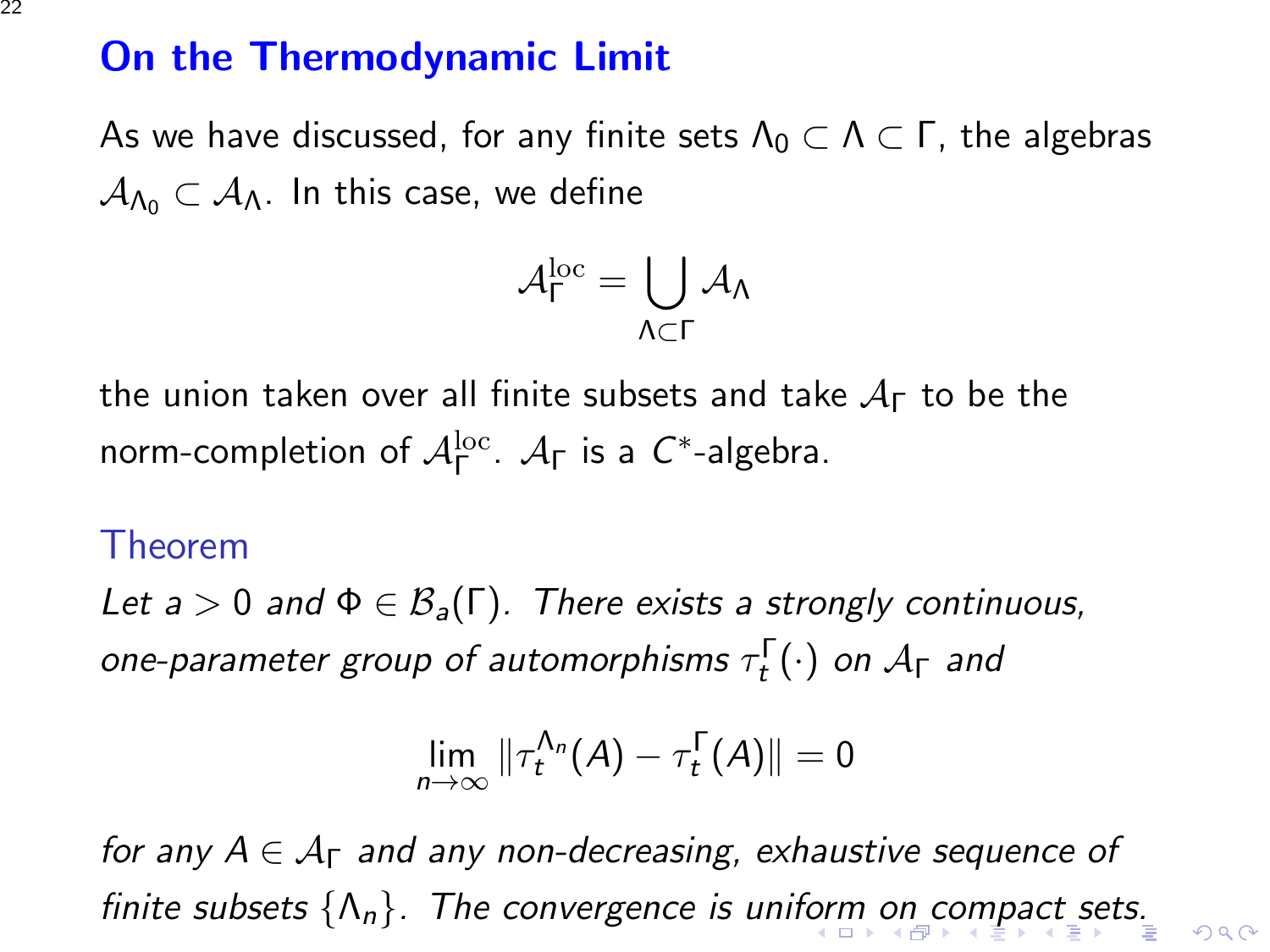#### Proof of Thermo. Limit

Fix  $A \in A_X$ . Take  $n > m$  large enough so that  $X \subset \Lambda_m \subset \Lambda_n$ . It is easy to see that

$$
\tau_t^{\Lambda_n}(A)-\tau_t^{\Lambda_m}(A)=\int_0^t\frac{d}{ds}\left(\tau_s^{\Lambda_n}\circ\tau_{t-s}^{\Lambda_m}(A)\right)\,ds
$$

and since

$$
\frac{d}{ds}\left(\tau_s^{\Lambda_n}\circ\tau_{t-s}^{\Lambda_m}(A)\right)=i\tau_s^{\Lambda_n}\left(\left[H_{\Lambda_n}-H_{\Lambda_m},\tau_{t-s}^{\Lambda_m}(A)\right]\right)
$$

it is clear that for  $t > 0$ 

<span id="page-22-0"></span>
$$
\left\|\tau_t^{\Lambda_n}(A)-\tau_t^{\Lambda_m}(A)\right\|\leq \sum_{z\in\Lambda_n\setminus\Lambda_m}\sum_{Z\ni z}\int_0^t\left\|[\Phi(Z),\tau_s^{\Lambda_m}(A)]\right\|\,ds
$$

K ロ ▶ K @ ▶ K 할 ▶ K 할 ▶ | 할 | © 9 Q @